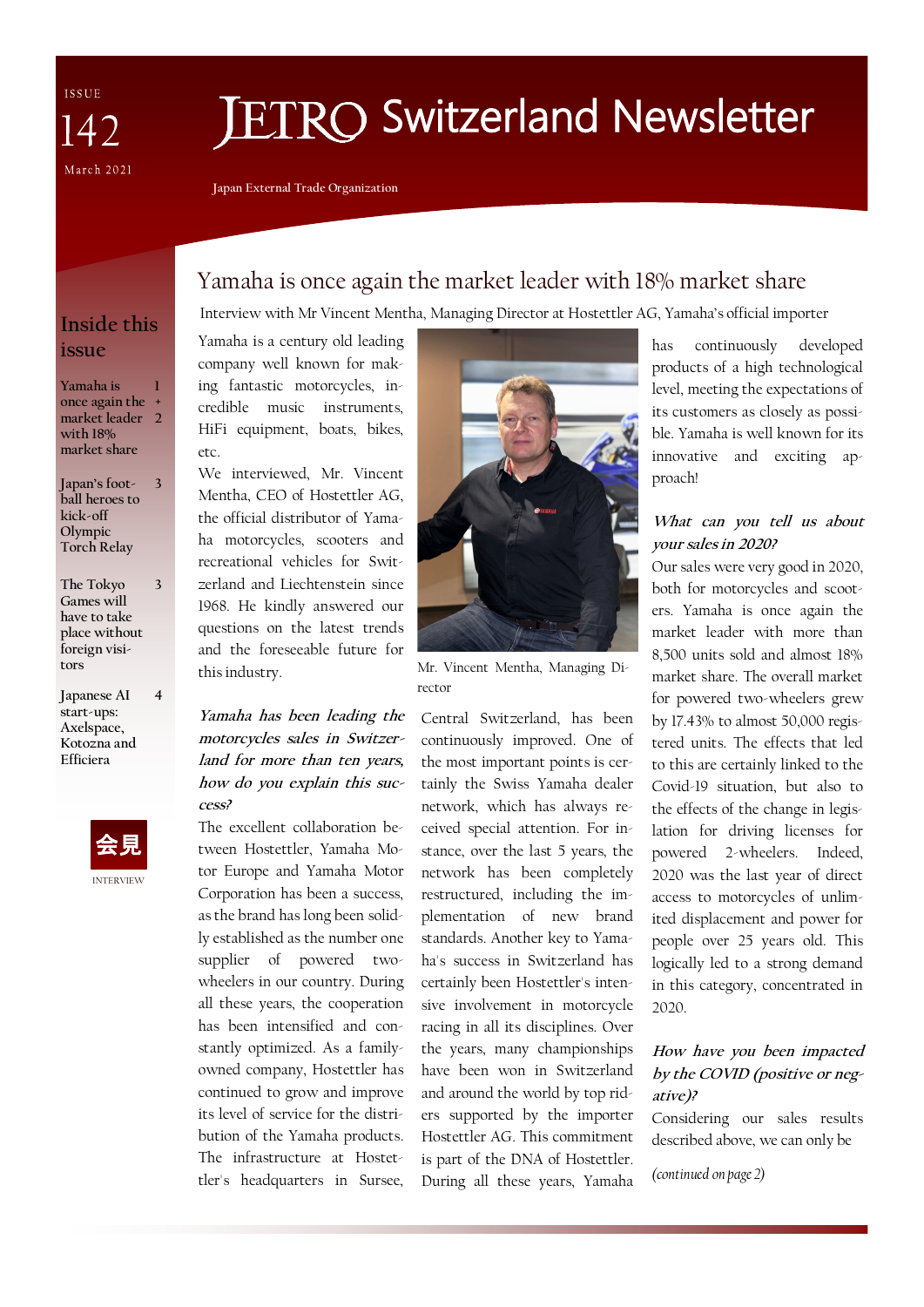### "The demand has been very strong over the last months"



#### *(continued from page 1)*

satisfied with the effects of Covid-19, and this in a rather surprising way. Due to the restrictions on their liberty as a result of the pandemic situation, consumers have turned massively to accessible and usable leisure products.

Traditionally, the start of the motorcycle season takes place in spring, around March. It is exactly there that the first lockdown took place, which first caused a shock wave in all fields of activity, including ours. Then, when the shops reopened, we observed a surprising enthusiasm for leisure products in general and for motorcycles and scooters in particular. This positive trend has continued until the end of the year.

#### **What are your bestselling models?**

There are many bestsellers in the Yamaha product range, but for sure one of the most famous in the motorcycle category is the MT series. This range is part of the Hyper Naked segment and is available in different sizes, from 125 to 1000 cm<sup>3</sup>. A total of no less than 8 models make up this range and almost all of them are among the bestsellers in their respective categories. The MT-07, for example, with more than 1,300 units sold in 2020, is the bestseller in all categories of motorcycles. (Editor's note: the success shall continue as the MT-07 and MT-09 have been completely revised this year). But Yamaha is also known for its models with a long tradition, such as the Ténéré



One of Yamaha's bestseller , the 2021 fully revised MT09.

700, which is a motorcycle that is ready to meet any challenge on all types of terrain around the world. In the field of scooters, Yamaha has long set the standard with its TMAX, XMAX and NMAX models, which have a strong identity (Editor's note: the scooter range also benefit from new features such as better connection with the smartphone, start/stop function, and improved security).

#### **In your industry, are there any technological or regulatory trends ongoing similar to automotive?**

Yes, quite similarly to the car industry, regulations for powered two-wheelers are also changing. As of 1st January 2021, the new Euro 5 emission regulations for powered two-wheelers have been implemented. These standards are more and more stringent regarding noise and engine emissions. All manufacturers have to adapt to them, and Yamaha in particular has made great technological efforts to meet these requirements.

**What will motorcycles and scooters look like in 5 or 10 years?** That's an interesting question! Certainly, there will be technical changes related to what we explained earlier about standards. Safety technology will also advance, as can already be seen in the automotive industry, such as driving and comfort assistants. Of course, electrification is a very actual subject and several manufacturers already offer models of scooters or motorcycles powered by this type of energy. Yamaha is no exception and is currently finalizing its Epowered models which should be introduced on the market very soon. But one thing will remain: customers and fans of freedom and sensations will always want to feel the same emotions. And therefore, our products will always have to be able to provide this kind of unique experience!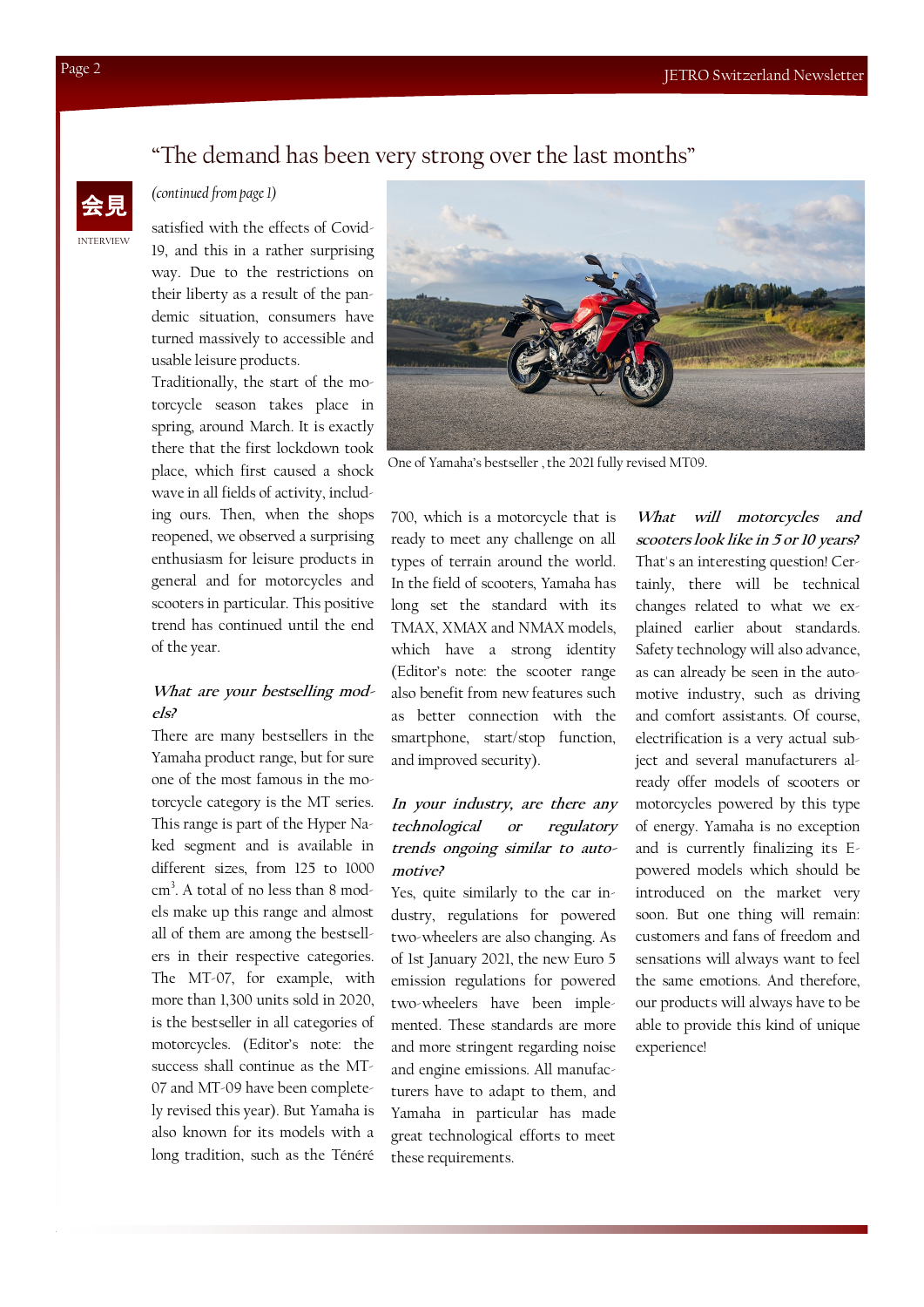## Japan's football heroes to kick-off Olympic Torch Relay

With 121 days to the opening ceremony of the Olympic and Paralympic Games, the torch relay will begin its journey in a highly symbolic way.

Indeed, the members of Japan's 2011 women's football team who won the World Cup that year will start the relay from Fukushima.

Captain Homare Sawa and her teammates have become national heroes winning the prestigious FIFA World Cup only four months after the most deadly natural disaster the country ever experienced.

While the country was just start-Forch relay ceremony: Source Tokyo 2020<br>Ing to recover from the Great East

Japan Earthquake, this victory meant a great deal. Captain Sawa dedicated this win to the people who suffered. Then-Prime minister

Kan said he thought that they brought courage to the whole nation.

Source: [Tokyo 2020](https://tokyo2020.org/en/torch/news/japan-s-football-heroes-to-kick-off-olympic-torch-relay)



# The Tokyo Games will have to take place without foreign visitors

The decision was expected and has been taken on March 20. Due to the epidemiological situation, foreign spectators will unfortunately not be allowed at the Tokyo Olympic and Paralympic Games starting on July 23.

During the last Five Parties meeting between the International Olympic Committee (IOC), the International Paralympic Committee (IPC), the Tokyo Metropolitan Government (TMG), the Organising Committee Tokyo 2020 and the Government of Japan, the Japanese parties have informed the IOC and IPC which have acknowledged this logical decision.

Currently, the COVID-19 situation in Japan and many other countries around the world is still very challenging and a number of variant strains have emerged, whilst international travel remains severely restricted globally. Based on the present situation of the pandemic, it is highly unlikely that entry into Japan will be guaranteed this summer for people from overseas. In order to give clarity to ticket holders living overseas and to enable them to adjust their travel plans at this stage, the parties on the Japanese side have come to the conclusion that they will not be able to enter into Japan at the time of the Olympic and Paralympic Games.

This conclusion will further contribute to ensure safe and secure Games for all participants and the Japanese public.

In line with their principle of safety first for all participants and respect to all parties on the Japanese side, the IOC and IPC announced in today's Five Parties meeting that they fully respect and accept this conclusion.

Under these circumstances, ticket holders from overseas will soon be informed of the refund mechanism.

Source: [Tokyo2020](https://tokyo2020.org/en/news/statement-on-overseas-spectators-for-the-olympic-and-paralympic-games-tokyo-2020)



EVENT 行事